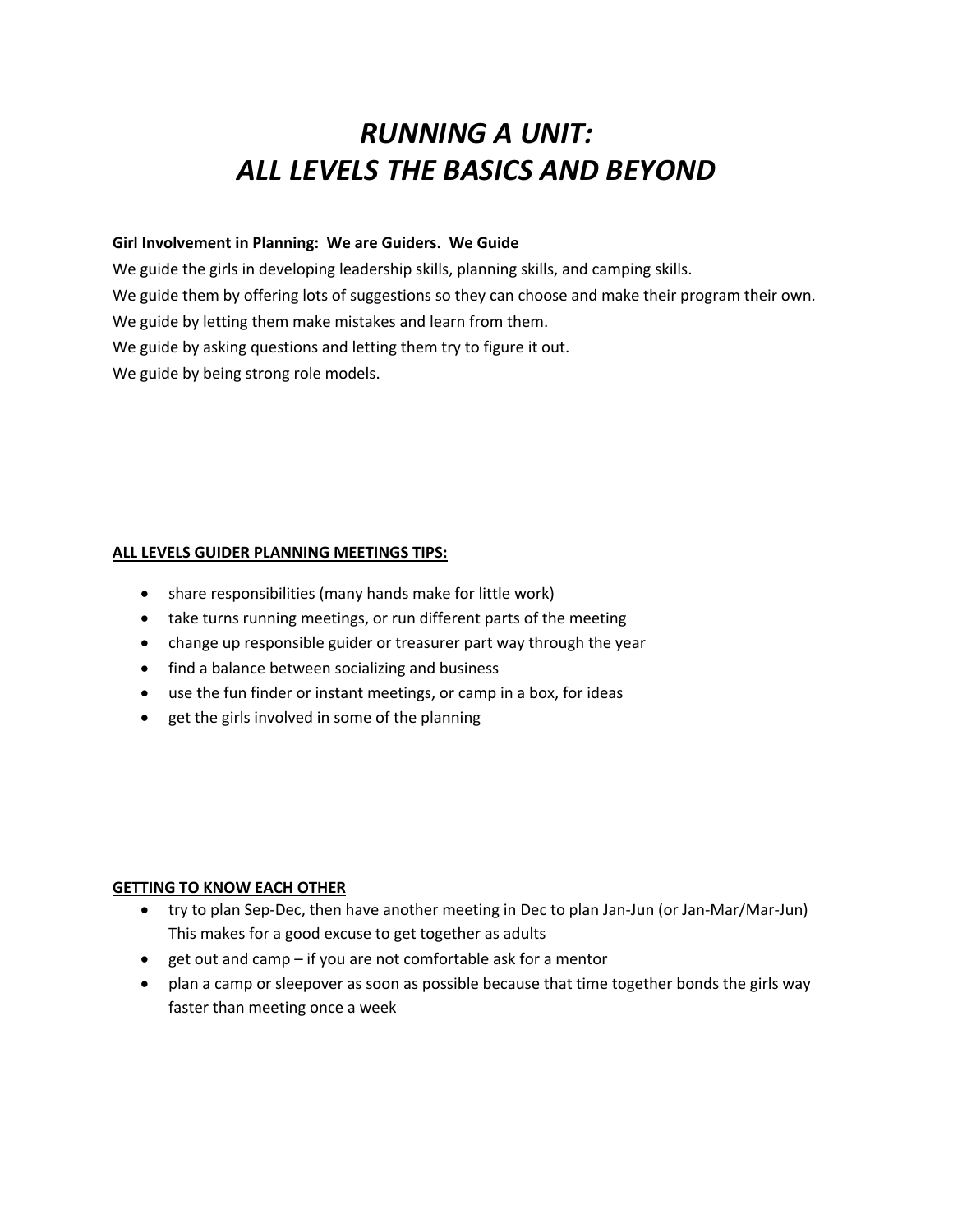# **PLANNING YOUR YEAR:**

- start with a long range 'year at a glance'
	- o add holidays and seasonal activities
	- o add cookie selling
	- o add camp/sleepover time frame
- weekly plans use the 5W's
	- o what are you going to do
	- o who is going to do it
	- o when are you going to do it
	- o where are you going to do it
	- o why are you going to do it (program? team building?)

# **Planning your Year con't:**

- Narrow it down once you have ideas (girl suggestions too) narrow down to what is actually viable based on age, budget, and suitability
- Don't plan too much some things take time but have a few games that you can pull out if you end up have extra time at the end
- Short attention span young girls have a short attention span, try to vary the activities and try to keep discussions/instructions short as you lose their interest quickly
- Be flexible and adapt as needed don't worry if things didn't go as planned, make the best of it  $-$  if the girls see you stressed about it then they feel it  $-$  if you go with it, so will they

#### **5 KEY PROGRAM AREAS AT EVERY LEVEL** Touch on these every year at every level

- community service/volunteering
- environmental awareness
- camping and outdoors
- worldwide guiding
- bridging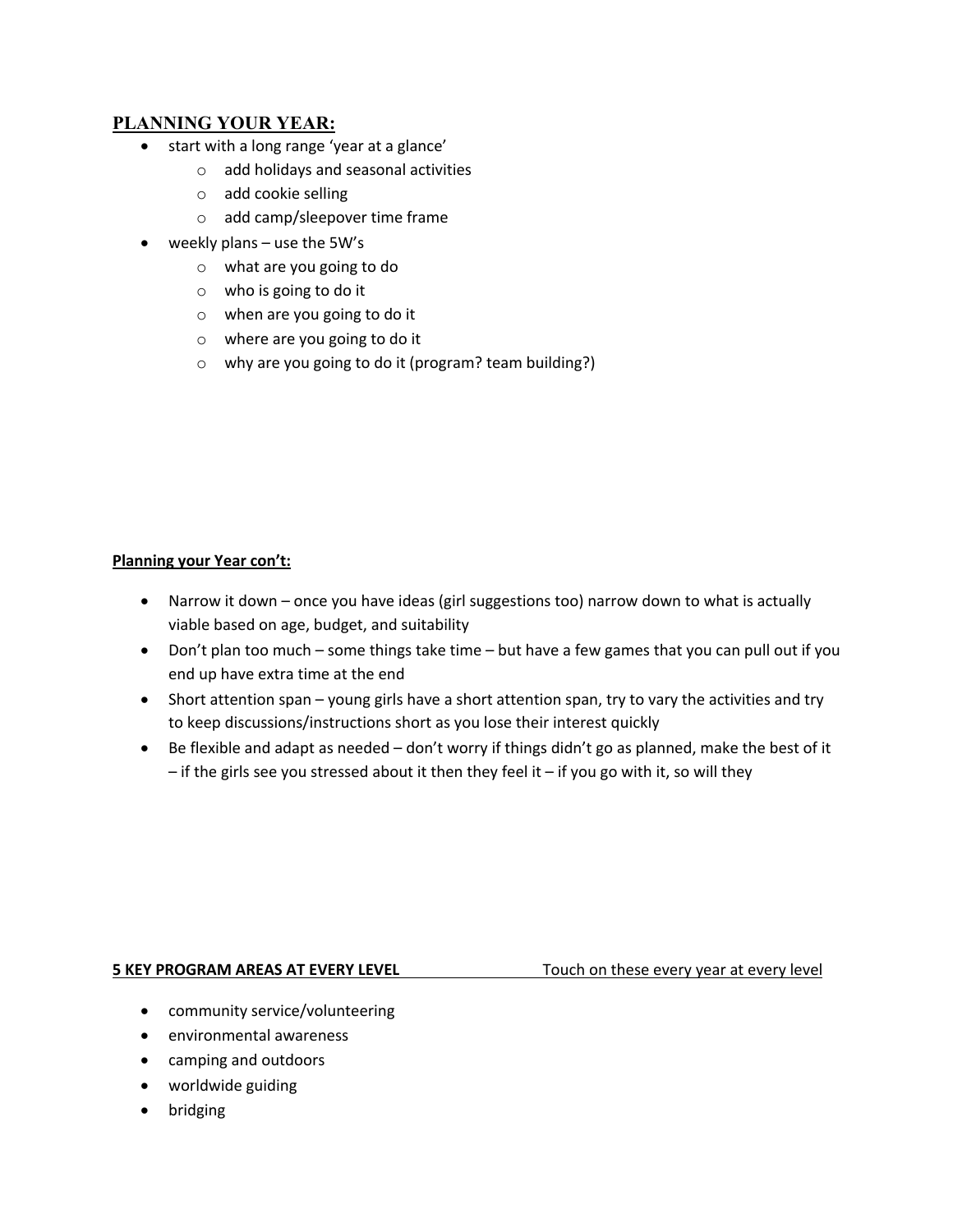# **BRANCH SPECIFIC PLANNING TIPS**

Sparks:

- Guiders plan the meetings however leave some open areas where you can ask the girls what they would like to do. What camp theme they would like, craft ideas around holidays, or holiday party ideas or what they want to eat for these occasions. Write everyone's ideas down.
- This really empowers the girls that they are being heard and that this is about them.
- make suggestions
- give choices
- give small leadership roles

# Brownies:

- Same as Sparks but give the girls a taste of planning. Ask the girls to work in a group to present a skit or a game
- ask them about camp and what they want to do at camp, what they want to eat
- make suggestions
- give choices
- give small leadership roles

Guides:

- Guiders plan the meeting but with more inclusion from the girls
- Brainstorm camp ideas in September and ask the girls what camps they would like to do. Remember to make suggestions. Once you have a list that the girls decided on then have them rate the camps from favourite to least favourite
- Have small groups plan a portion of the meetings ask about time management and if they need a budget (remember to GUIDE them)
- Utilize your third year guides and have them plan a few meetings
- Ask what program areas they want to cover
- Find balance they should be quite involved in their program however with the wide age range you need to find a balance and the leaders still need to be quite involved although craft prep is way less since the girls can do it
- when problems arise or they ask questions  $-$  ask them first how they think they can solve it  $-$  a lot of the time they know the answer but they are unsure of themselves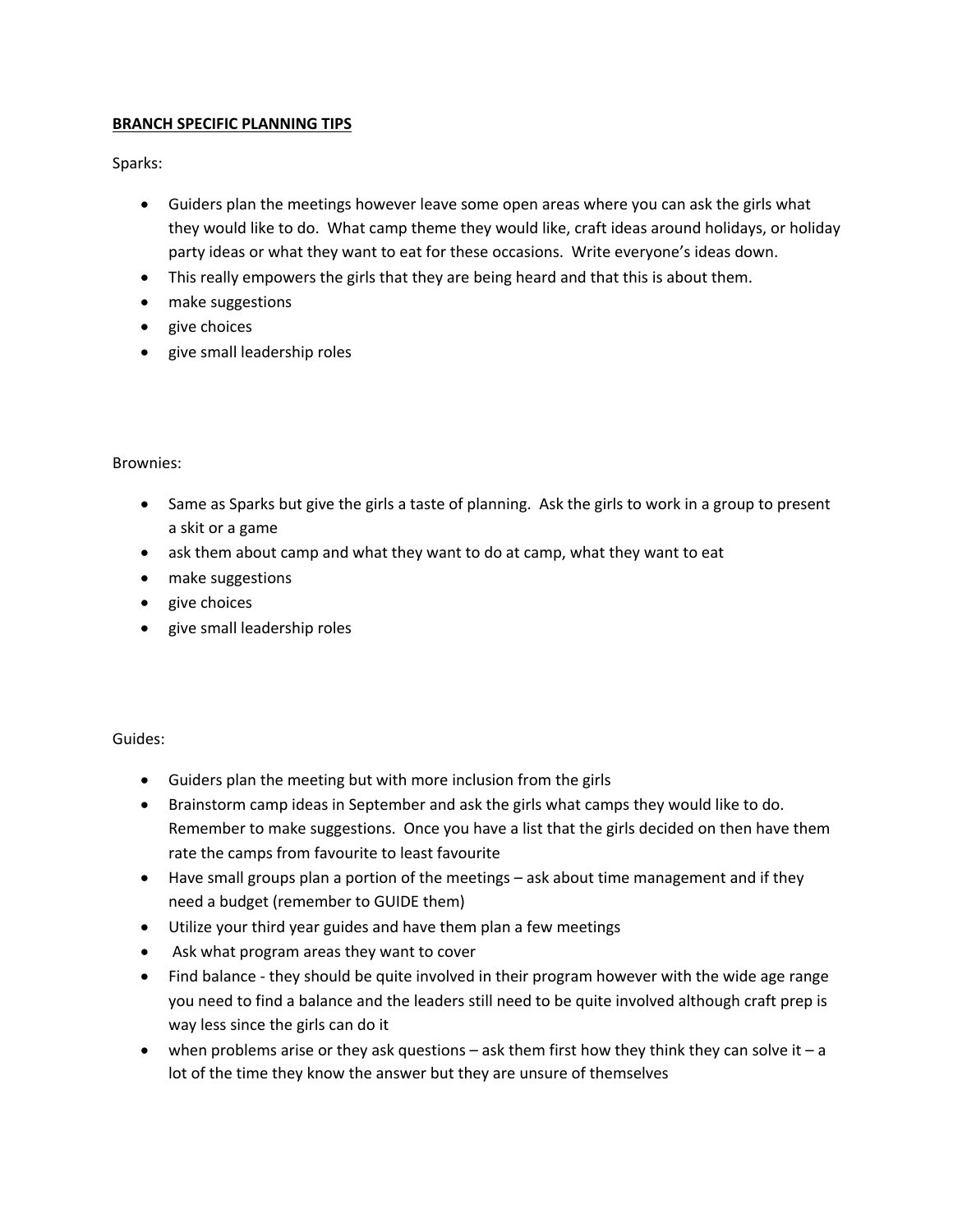# **Pathfinders**

- The girls should be planning some of their meetings
- Guiders can plan some meetings but leave space for the girls to add their ideas.
- Have planning meetings at a unit meeting and work between the girls and the guiders who is going to do what, this way the girls are working on what they want to do, it is their program
- Find out who wants to work on the Canada Cord and help them accomplish it a little bit each year
- GUIDE THEM Often the girls want to do stuff but they have a hard time coming up with ideas
- when problems arise or they ask questions  $-$  ask them first how they think they can solve it  $-$  a lot of the time they know the answer but they are unsure of themselves

#### Rangers:

- the girls should be planning the majority of their meetings
- have planning meetings (during meeting times) to have the girls pick program area and dates they will run the meeting
- they can work together or on their own
- GUIDE them, give them ideas
- encourage them to plan fun meetings that are not just reading program from a book
- as a GUIDER try to balance the dates for meetings between something more exciting and something that is just reading
- GUIDE THEM Often the girls want to do stuff but they have a hard time coming up with ideas
- when problems arise or they ask questions  $-$  ask them first how they think they can solve it  $-$  a lot of the time they know the answer but they are unsure of themselves
- find out who wants to complete their Chief Commissioners Award and help them accomplish each level, each year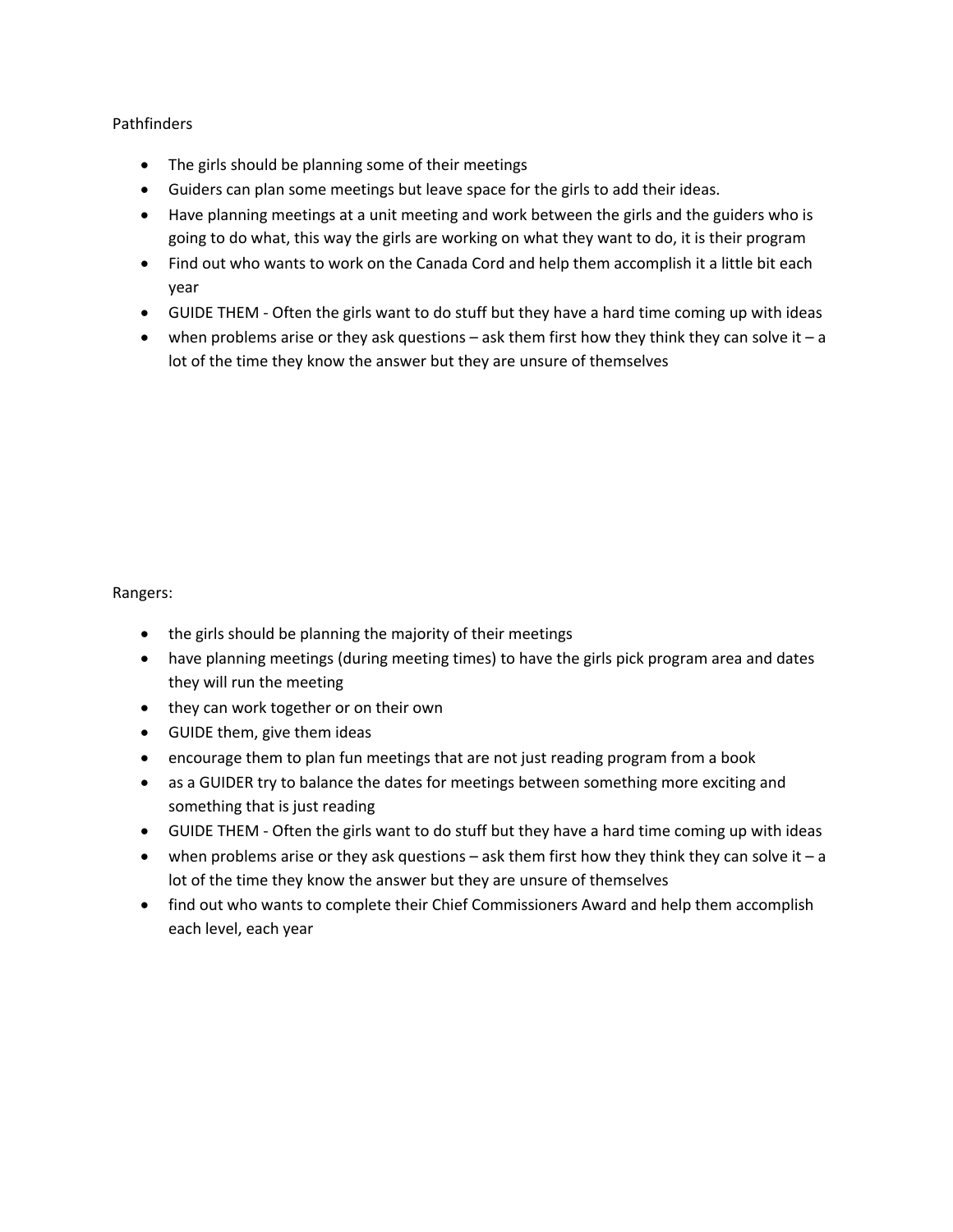# **CAMPING/OUTDOORS**

The one thing that parents and girls said we could improve upon in the survey last year is "Getting Outdoors" The girls are more capable than you may think, especially if you start young. Find a balance between crafts and getting out even if it's just at your meeting space. Here is a 'guideline' or suggestions on what you can do at each level to promote getting outside

ALL LEVELS: At least 2 outdoor meetings that enhance an understanding of the natural environment

# SPARKS:

- 1 sleepover or camp minimum
- try indoor tenting to get them learning about tents
- nature walks, campfires (ask to use the eagles hall fire pit one night intro to fire safety)

# BROWNIES:

- 2 camps (1 or 2 nights) minimum
- residential or tents
- Platform tents at Naka Naka Naka are a good introduction to tenting outdoors and you could also do a 1 night tent sleepover – this gives you lots of time for set up and tenting gives the girls an intro to bedrolls
- host a camp skills night at a meeting and run stations setting up a tent, doing bedrolls and lighting and cooking on a camp stove and lighting a lantern – inform your parents

GUIDES:

- 2 + camps (2 nights each) and at least 1 camp (2 nights) in tents
- give extra time for set up and take down and have your older guides give guidance to the younger guides if needed
- host a camp skills night at a meeting and run stations setting up a tent, doing bedrolls and lighting and cooking on a camp stove